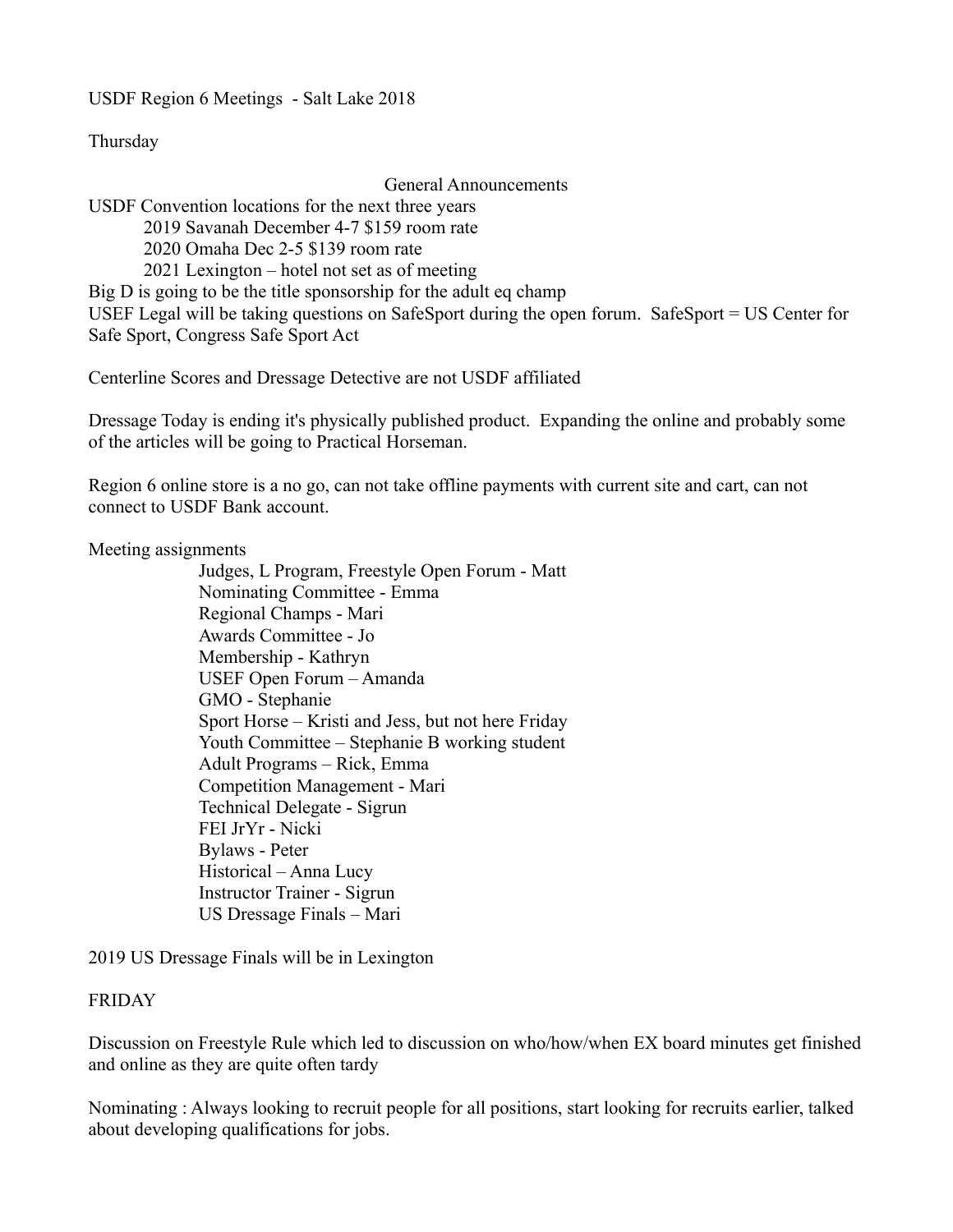### Regional Champs

Rule Proposal, in hand horses will not be allowed at awards, if  $2<sup>nd</sup>$  horse for rider is being held, handler will need to wear helmet. All handlers will need helmet Judge at C is recommended to be a Freestyle certified judge Gate Keeper, aka closing the gate – it's staying a requirement Continuing conversation on splitting the FS classes FS qualifying score has raised to 65%

#### Awards

Proposal for extra awards for people who complete all medals and bars. Use awards for things that people are doing not to attract

#### Membership

Committee is about satisfaction not recruitment Large number of people not getting emails 10,476 GMO Only 8,617 PM+GMO USDF connections only 6x a year New publication coming – online around 30,000 members

#### GMO

Grow GMO membership, need to look at Instagram for younger members Push info from Facebook, to Instagram to X to push links to all social media Does Safesport apply to GMO

#### Youth

Need more opportunities for Youth

### Adult Programs

14 clinics, 296 riders, 158 auditors National Education Initiative – 4 different formats, unmounted, mounted, camp, ride a test More money for grants than people applying form online take your program to GMO\_USDF to try even if you don't fit 100% criteria GMO's can get a recognized program w/o applying for grant = program on website \$1000 grant to help break even, but can't make money, grant would be returned GMO's can also use TDF grants etrack – will be in front of log in National Education Initiative includes a online map Isabella Barker – education coordinator

### Competition Management

No rider tests who checks for safesport – TD or Management request to push paradressage involvement by offering tests trying to bring more para in at a lower level L programs looking for shows because not all shows want to host them.